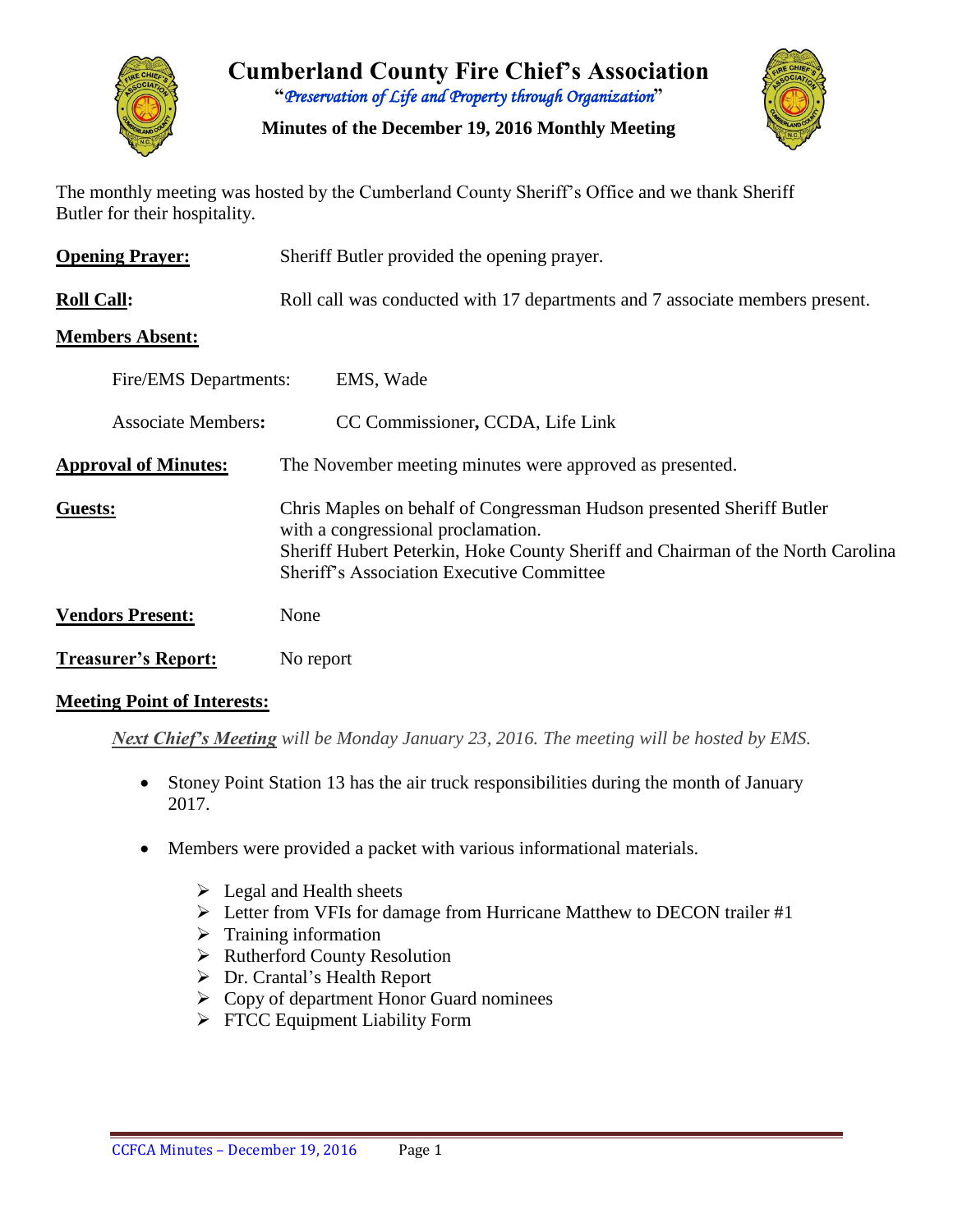#### **OLD BUSINESS**

- 1. Director Beeman stated the Freedom App has been ordered along with the necessary and required file servers. County IT is working the project and due to the holidays hoped that the process would be complete in January.
- 2. President Johnson stated that a copy of all the nominees submitted by each individual department have been submitted to the honor guard to pick the required teams. Those not selected will be placed on a stand-by list. He stated that moving forward and in order to keep the association abreast of Honor Guard progress and activities he will have the Commander or a representative report during our Chief's only meeting.
- 3. The after action meeting is going to be set up during the second week of January 2017. Gene Booth will be scheduling a date and time, and will be sending out a short survey prior to the AAR.
- 4. President Johnson will activate the trial version of "Go to Meeting" software to provide our organization the ability to have video and conference call for special meetings when needed. He hopes this will increase committee meeting participation, whereas committee members can participate from their perspective departments, work, home or agencies. He plans to do this in January.
- 5. President Johnson advised that VFIS will be reimburse the association for damaged DECON trailer equipment, and VFIS assigned a salvage company to pick up all the damaged equipment that they replaced later this week. In the mean time we will be ordering replacement generators, hot water heaters etc.

#### **NEW BUSINESS:**

- 1. President Johnson informed the members that he presented an association plaque to Susan Holland 9-1-1 Communications Center Manager at her county retirement ceremony this past week for her 30 years of communication service. She was very appreciative and sends thanks to the members of the association.
- 2. President Johnson presented Sheriff Butler with a plaque for his service to the Association for the last 22 years.
- 3. President Johnson asked all of the departments to send in pictures of our retired or deceased Fire Chiefs that were past members of the association so that we can update our web page and include these dedicated and former members.

#### **COMMITTEE REPORTS:**

#### **ID CARD/TECHNOLOGY COMMITTEE**

• **FYI.** Fire Chiefs are required to send a signed letter or memo with a firefighter requesting an ID Card. For any questions or an appointment contact 424-0694 or e-mail at [cjohnson.spfd@gmail.com](mailto:cjohnson.spfd@gmail.com)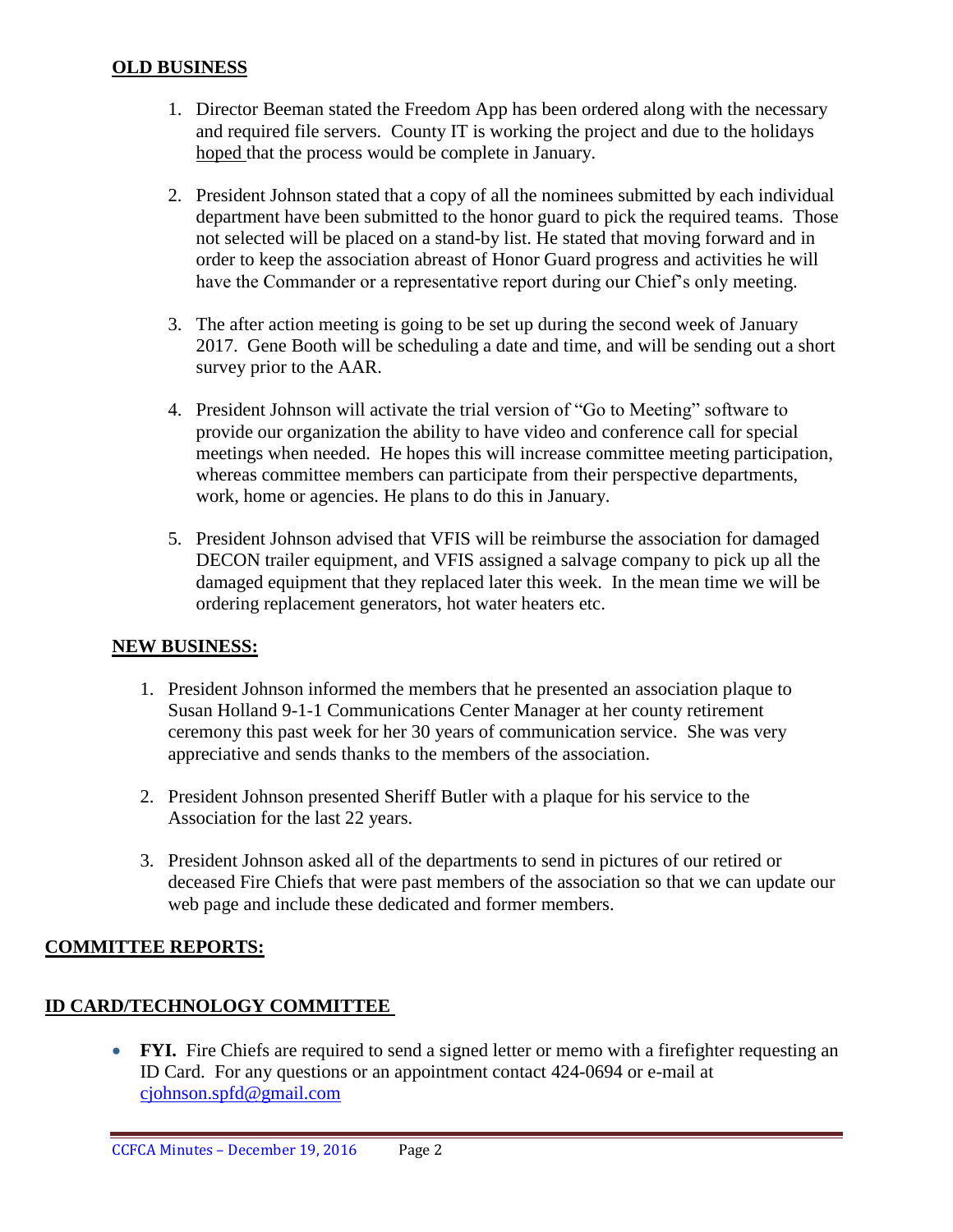**FIRE PREVENTION/EDUCATION COMMITTEE** BC Martin – Chairpersons, FF Angie Locklear E-Mail: [MMartin@ci.fay.nc.us,](mailto:MMartin@ci.fay.nc.us) or [alocklear@ci.fay.nc.us](mailto:alocklear@ci.fay.nc.us)

No report.

# **COMMUNICATIONS COMMITTEE** EMS Chief Brian Pearce – EMS - Chairperson, E-Mail:

bpearce@capefearvalley.com

• President Johnson advised that there will be a Communications Committee meeting tomorrow Tuesday December 20, 2017 at EMS base at 2 PM. The discussion will center on current dispatch and Mayday issues.

## **STANDARDS & POLICY COMMITTEE A/C** Kevin Murphy (SPFD # 13) Chairperson, E-Mail: [kmurphy1903@gmail.com](mailto:kmurphy1903@gmail.com)

Chief Murphy has received no further input on the apparatus numbering system so this policy will be voted on at the January meeting. Chief Murphy will also be visiting each Fire Chief to discuss the active shooter policy to get further detailed information.

**MEMORIAL COMMITTEE** Chief R. Marley (Pearce's Mill) Chairperson, E-Mail: [pmfd0301@nc.rr.com](mailto:pmfd0301@nc.rr.com)

• No report.

# **AUTOMATIC AID/MUTUAL AID COMMITTEE** Chief Joe Marsh (GCFD # 24) Chairperson–E-Mail: [gcfd24@nc.rr.com](mailto:gcfd24@nc.rr.com)

• No report.

**FINANCE COMMITTEE** Deputy Chief Freddy Johnson Jr. (Stoney Point) Chairperson, E-Mail: [spfd1302@nc.rr.com](mailto:spfd1302@nc.rr.com)

No report.

**RESCUE COMMITTEE** Deputy Chief Hank Harris (Cotton FD) Chairperson, E-Mail: [cfd402@nc.rr.com](mailto:cfd402@nc.rr.com)

• No report.

## **DISPATCH STEERING / AVL COMMITTEE** Chief Chuck Hodges (Hope Mills FD), Chairperson, E-Mail:

• No report.

**KNOX BOX COMMITTEE** - Emergency Management Officer Gene Booth (Emergency Services) Chairperson, E-Mail: [wbooth@co.cumberland.nc.us](mailto:wbooth@co.cumberland.nc.us)

No report.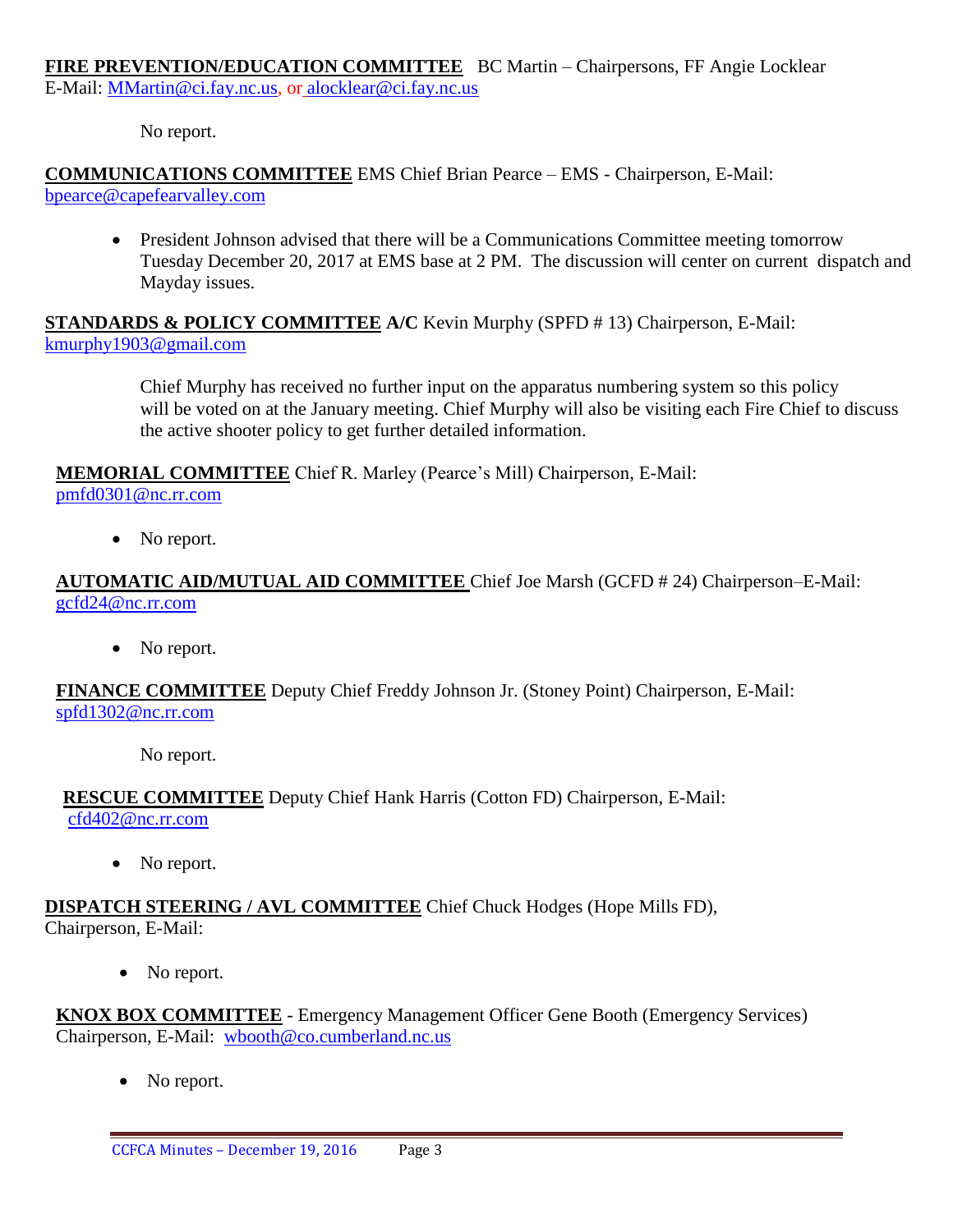**FIREHOUSE STEERING COMMITTEE** – Fire Chief T. J. McLamb (SLFD # 22) Chairperson, E-Mail: [tmclamb@spring-lake.org](mailto:tmclamb@spring-lake.org)

• No report.

# **ASSOCIATE MEMBERS REPORT**

**EMERGENCY SERVICES DIRECTOR/ ECC-911 (**Randy Beeman**,** Director), E-Mail: [rbeeman@co.cumberland.nc.us](mailto:rbeeman@co.cumberland.nc.us)

• No report.

**EMS DIRECTOR:** Brian Pearce, Director E-Mail: bpearce@capefearvalley.com

• No report.

**HAZMAT** BC Robert Brinson, FFD - POC telephone for HAZMAT is 584-9550, E-Mail: [rbrinson@ci.fay.nc.us](mailto:rbrinson@ci.fay.nc.us)

• No report.

**FORESTRY DISTRICT** Craig Gottfried, County Ranger, E-Mail: [craig.gottfried@ncagr.gov](mailto:craig.gottfried@ncagr.gov)

• No report

**FTCC** Steve Drew, E-Mail: [drews@faytechcc.edu](mailto:drews@faytechcc.edu)

Steve Drew updated the association members on upcoming programs at FTCC.

#### **SHERIFF'S OFFICE** Sheriff Butler

• Sgt. Hodges introduced Major Hodges to the members.

## **NC HIGHWAY PATROL** – Captain Freddy Johnson Jr. SHP Field Operations. E-Mail: [fljohnson@ncshp.org](mailto:fljohnson@ncshp.org)

• No report.

## **DISTRICT ATTORNEY'S OFFICE**

• No report.

# **COUNTY COMMISSIONERS** Fire Commissioner John Keefe

• No report. – Due to our early meeting in December our meeting date conflicts with the Board of Commissioners meeting.

# **FOR THE GOOD OF THE ASSOCIATION:**